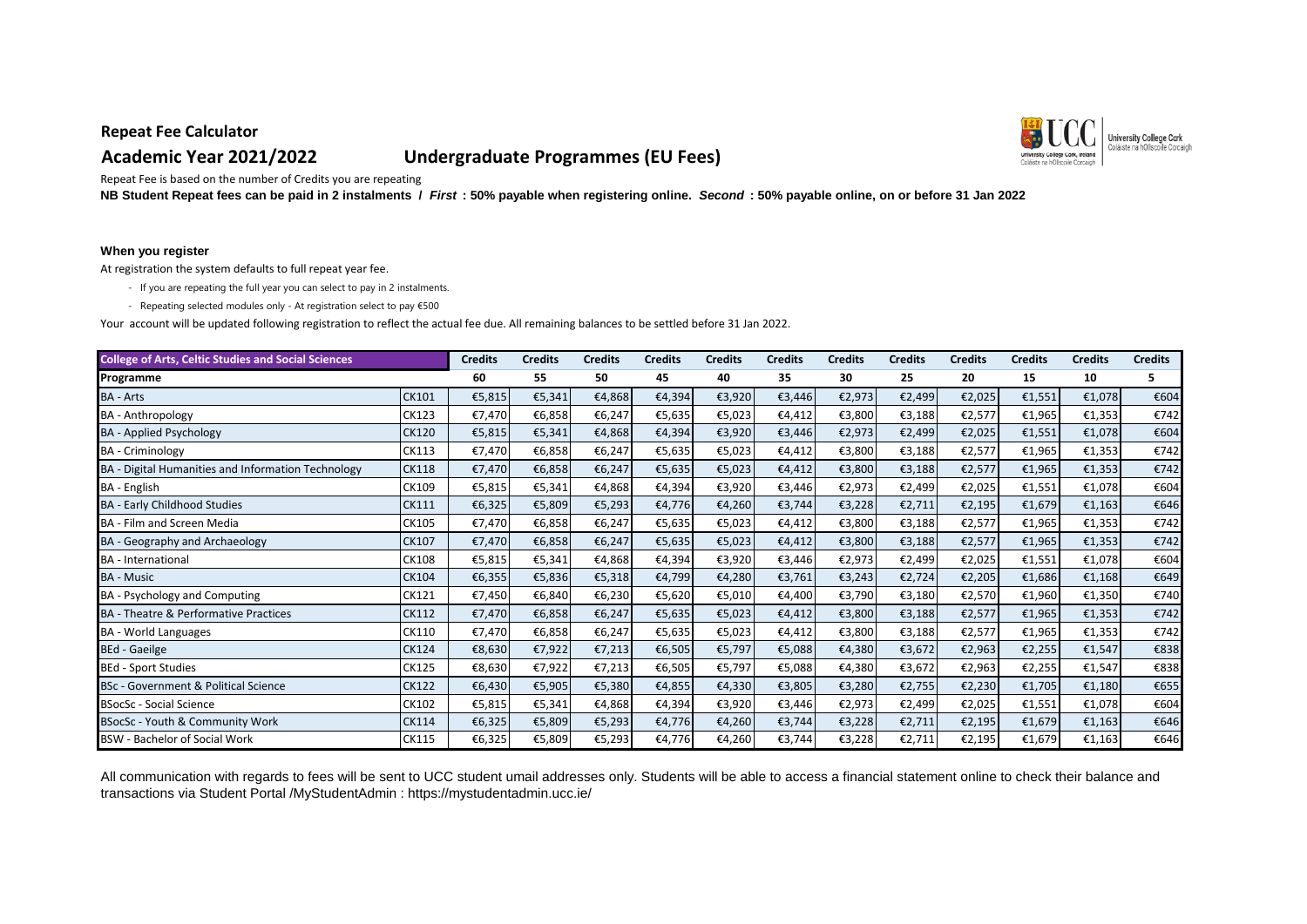# **Academic Year 2021/2022 Undergraduate Programmes (EU Fees)**



Repeat Fee is based on the number of Credits you are repeating

**NB Student Repeat fees can be paid in 2 instalments /** *First* **: 50% payable when registering online.** *Second* **: 50% payable online, on or before 31 Jan 2022** 

#### **When you register**

At registration the system defaults to full repeat year fee.

- If you are repeating the full year you can select to pay in 2 instalments.
- Repeating selected modules only At registration select to pay €500

Your account will be updated following registration to reflect the actual fee due. All remaining balances to be settled before 31 Jan 2022.

| <b>College of Business and Law</b>                 |              | <b>Credits</b> | <b>Credits</b> | <b>Credits</b> | Credits | <b>Credits</b> | <b>Credits</b> | <b>Credits</b> | <b>Credits</b> | <b>Credits</b> | <b>Credits</b> | <b>Credits</b> | <b>Credits</b> |
|----------------------------------------------------|--------------|----------------|----------------|----------------|---------|----------------|----------------|----------------|----------------|----------------|----------------|----------------|----------------|
| Programme                                          |              | 60             | 55             | 50             | 45      | 40             | 35             | 30             | 25             | 20             | 15             | 10             | 5              |
| <b>BComm - Commerce</b>                            | <b>CK201</b> | €6,430         | €5,905         | €5,380         | €4,855  | €4,330         | €3,805         | €3,280         | €2,755         | €2,230         | €1,705         | €1,180         | €655           |
| BComm - Commerce (Intl) with French                | <b>CK205</b> | €6,430         | €5,905         | €5,380         | €4,855  | €4,330         | €3,805         | €3,280         | €2,755         | €2,230         | €1,705         | €1,180         | €655           |
| BComm - Commerce (Intl) with German                | <b>CK206</b> | €6,430         | €5,905         | €5,380         | €4,855  | €4,330         | €3,805         | €3,280         | €2,755         | €2,230         | €1,705         | €1,180         | €655           |
| BComm - Commerce (Intl) with Italian               | CK207        | €6,430         | €5,905         | €5,380         | €4,855  | €4,330         | €3,805         | €3,280         | €2,755         | €2,230         | €1,705         | €1,180         | €655           |
| BComm - Commerce (Intl) with Hispanic Studies      | <b>CK208</b> | €6,430         | €5,905         | €5,380         | €4,855  | €4,330         | €3,805         | €3,280         | €2,755         | €2,230         | €1,705         | €1,180         | €655           |
| BComm - Commerce (Intl) with Irish                 | CK209        | €6,430         | €5,905         | €5,380         | €4,855  | €4,330         | €3,805         | €3,280         | €2,755         | €2,230         | €1,705         | €1,180         | €655           |
| BComm - Commerce (Intl) with Chinese Studies       | <b>CK211</b> | €6,430         | €5,905         | €5,380         | €4,855  | €4,330         | €3,805         | €3,280         | €2,755         | €2,230         | €1,705         | €1,180         | €655           |
| BA - Economics (through Transformational Learning) | CK212        | €6,430         | €5,905         | €5,380         | €4,855  | €4,330         | €3,805         | €3,280         | €2,755         | €2,230         | €1,705         | €1,180         | €655           |
| <b>BSc</b> - International Development             | <b>CK214</b> | €7,450         | €6,840         | €6,230         | €5,620  | €5,010         | €4,400         | €3,790         | €3,180         | €2,570         | €1,960         | €1,350         | €740           |
| <b>BSc</b> - Accounting                            | CK202        | €7,450         | €6,840         | €6,230         | €5,620  | €5,010         | €4,400         | €3,790         | €3,180         | €2,570         | €1,960         | €1,350         | €740           |
| <b>BSc</b> - Business Information Systems          | <b>CK203</b> | €7,450         | €6,840         | €6,230         | €5,620  | €5,010         | €4,400         | €3,790         | €3,180         | €2,570         | €1,960         | €1,350         | €740           |
| <b>BSc</b> - Finance                               | CK204        | €7,450         | €6,840         | €6,230         | €5,620  | €5,010         | €4,400         | €3,790         | €3,180         | €2,570         | €1,960         | €1,350         | €740           |
| BSc - Food Marketing and Entrepreneurship          | <b>CK213</b> | €7,450         | €6,840         | €6,230         | €5,620  | €5,010         | €4,400         | €3,790         | €3,180         | €2,570         | €1,960         | €1,350         | €740           |
| BCL - Law (Pathways)                               | CK301        | €6,430         | €5,905         | €5,380         | €4,855  | €4,330         | €3,805         | €3,280         | €2,755         | €2,230         | €1,705         | €1,180         | €655           |
| <b>BCL - Law and French</b>                        | <b>CK302</b> | €6,430         | €5,905         | €5,380         | €4,855  | €4,330         | €3,805         | €3,280         | €2,755         | €2,230         | €1,705         | €1,180         | €655           |
| BCL - Law and Irish                                | CK304        | €6,430         | €5,905         | €5,380         | €4,855  | €4,330         | €3,805         | €3,280         | €2,755         | €2,230         | €1,705         | €1,180         | €655           |
| BCL - Law (International)                          | <b>CK306</b> | €6,430         | €5,905         | €5,380         | €4,855  | €4,330         | €3,805         | €3,280         | €2,755         | €2,230         | €1,705         | €1,180         | €655           |
| <b>BCL - Law and Business</b>                      | CK307        | €6,430         | €5,905         | €5,380         | €4,855  | €4,330         | €3,805         | €3,280         | €2,755         | €2,230         | €1,705         | €1,180         | €655           |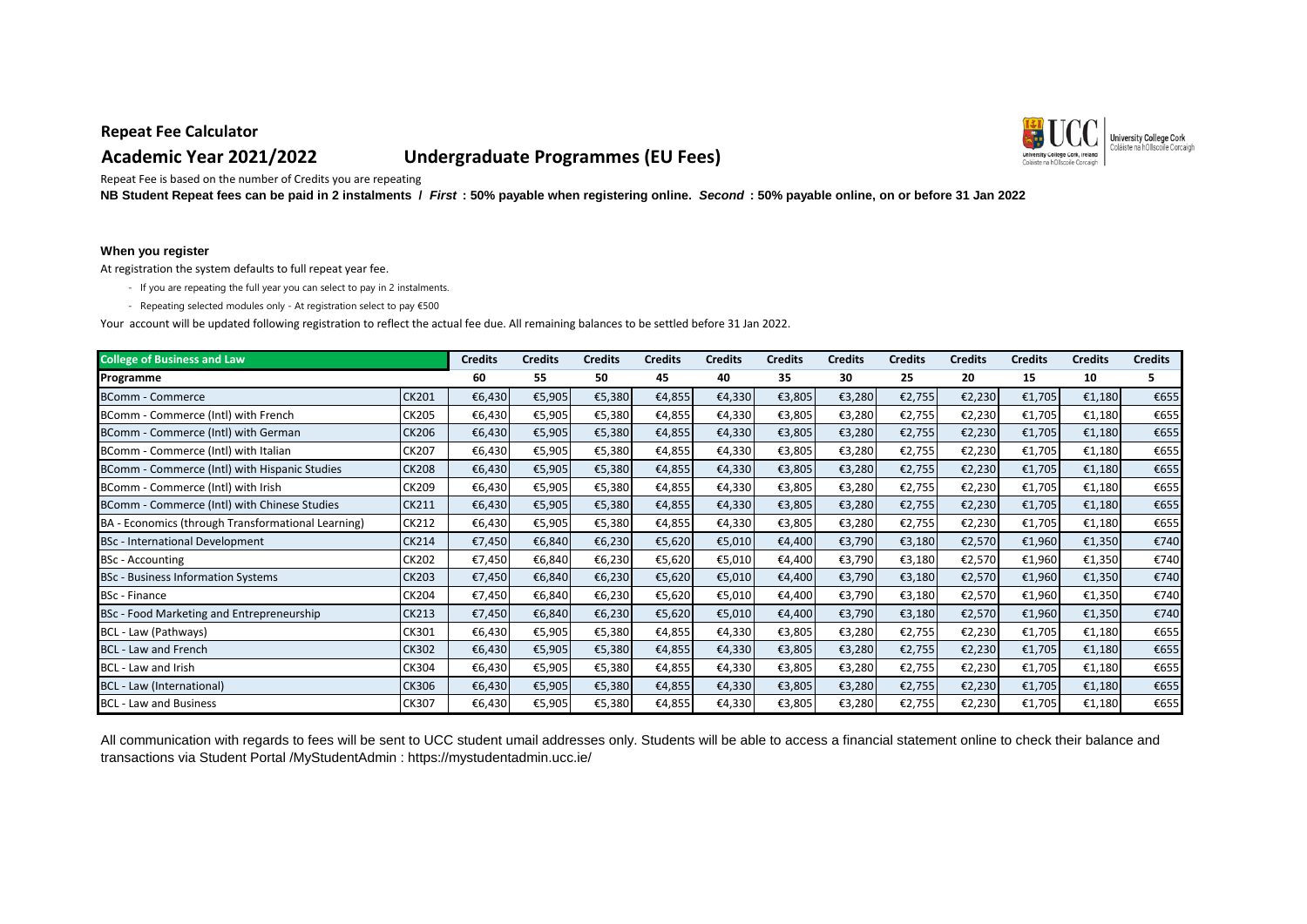# **Academic Year 2021/2022 Undergraduate Programmes (EU Fees)**



Repeat Fee is based on the number of Credits you are repeating

**NB Student Repeat fees can be paid in 2 instalments /** *First* **: 50% payable when registering online.** *Second* **: 50% payable online, on or before 31 Jan 2022** 

#### **When you register**

At registration the system defaults to full repeat year fee.

- If you are repeating the full year you can select to pay in 2 instalments.
- Repeating selected modules only At registration select to pay €500

Your account will be updated following registration to reflect the actual fee due. All remaining balances to be settled before 31 Jan 2022.

| <b>College of Science, Engineering &amp; Food Science</b> |              | <b>Credits</b> | <b>Credits</b> | <b>Credits</b> | Credits | <b>Credits</b> | <b>Credits</b> | <b>Credits</b> | <b>Credits</b> | <b>Credits</b> | <b>Credits</b> | <b>Credits</b> | <b>Credits</b> |
|-----------------------------------------------------------|--------------|----------------|----------------|----------------|---------|----------------|----------------|----------------|----------------|----------------|----------------|----------------|----------------|
| Programme                                                 |              | 60             | 55             | 50             | 45      | 40             | 35             | 30             | 25             | 20             | 15             | 10             | 5              |
| <b>BSc-Architecture</b>                                   | <b>CK606</b> | €7,450         | €6,840         | €6,230         | €5,620  | €5,010         | €4,400         | €3,790         | €3,180         | €2,570         | €1,960         | €1,350         | €740           |
| BSc - Data Science & Analytics                            | CK411        | €7,450         | €6,840         | €6,230         | €5,620  | €5,010         | €4,400         | €3,790         | €3,180         | €2,570         | €1,960         | €1,350         | €740           |
| <b>BE</b> - Engineering                                   | <b>CK600</b> | €7,450         | €6,840         | €6,230         | €5,620  | €5,010         | €4,400         | €3,790         | €3,180         | €2,570         | €1,960         | €1,350         | €740           |
| BE - Process & Chemical Engineering                       | CK601        | €7,450         | €6,840         | €6,230         | €5,620  | €5,010         | €4,400         | €3,790         | €3,180         | €2,570         | €1,960         | €1,350         | €740           |
| BE - Civil, Structural & Environmental Engineering        | <b>CK602</b> | €7,450         | €6,840         | €6,230         | €5,620  | €5,010         | €4,400         | €3,790         | €3,180         | €2,570         | €1,960         | €1,350         | €740           |
| BE - Energy Engineering                                   | CK603        | €7,450         | €6,840         | €6,230         | €5,620  | €5,010         | €4,400         | €3,790         | €3,180         | €2,570         | €1,960         | €1,350         | €740           |
| BE - Electrical & Electronic Engineering                  | <b>CK605</b> | €7,450         | €6,840         | €6,230         | €5,620  | €5,010         | €4,400         | €3,790         | €3,180         | €2,570         | €1,960         | €1,350         | €740           |
| <b>BSc - Computer Science</b>                             | CK401        | €7,450         | €6,840         | €6,230         | €5,620  | €5,010         | €4,400         | €3,790         | €3,180         | €2,570         | €1,960         | €1,350         | €740           |
| BSc - Biological and Chemical Sciences                    | <b>CK402</b> | €7,450         | €6,840         | €6,230         | €5,620  | €5,010         | €4,400         | €3,790         | €3,180         | €2,570         | €1,960         | €1,350         | €740           |
| BSC - Biological, Earth and Environmental Sciences        | CK404        | €7,450         | €6,840         | €6,230         | €5,620  | €5,010         | €4,400         | €3,790         | €3,180         | €2,570         | €1,960         | €1,350         | €740           |
| <b>BSc</b> - Genetics                                     | <b>CK405</b> | €7,450         | €6,840         | €6,230         | €5,620  | €5,010         | €4,400         | €3,790         | €3,180         | €2,570         | €1,960         | €1,350         | €740           |
| <b>BSc</b> - Chemical Sciences                            | CK406        | €7,450         | €6,840         | €6,230         | €5,620  | €5,010         | €4,400         | €3,790         | €3,180         | €2,570         | €1,960         | €1,350         | €740           |
| <b>BSc</b> - Mathematical Sciences                        | <b>CK407</b> | €7,450         | €6,840         | €6,230         | €5,620  | €5,010         | €4,400         | €3,790         | €3,180         | €2,570         | €1,960         | €1,350         | €740           |
| BSc - Physics and Astrophysics                            | <b>CK408</b> | €7,450         | €6,840         | €6,230         | €5,620  | €5,010         | €4,400         | €3,790         | €3,180         | €2,570         | €1,960         | €1,350         | €740           |
| <b>BSc</b> - Industrial Physics                           | CK409        | €7,450         | €6,840         | €6,230         | €5,620  | €5,010         | €4,400         | €3,790         | €3,180         | €2,570         | €1,960         | €1,350         | €740           |
| BAgrSc - Agricultural Science                             | CK412        | €7,450         | €6,840         | €6,230         | €5,620  | €5,010         | €4,400         | €3,790         | €3,180         | €2,570         | €1,960         | €1,350         | €740           |
| <b>BSc - Nutritional Sciences</b>                         | <b>CK504</b> | €7,450         | €6,840         | €6,230         | €5,620  | €5,010         | €4,400         | €3,790         | €3,180         | €2,570         | €1,960         | €1,350         | €740           |
| <b>BSc - Food Science</b>                                 | <b>CK505</b> | €7,450         | €6,840         | €6,230         | €5,620  | €5,010         | €4,400         | €3,790         | €3,180         | €2,570         | €1,960         | €1,350         | €740           |